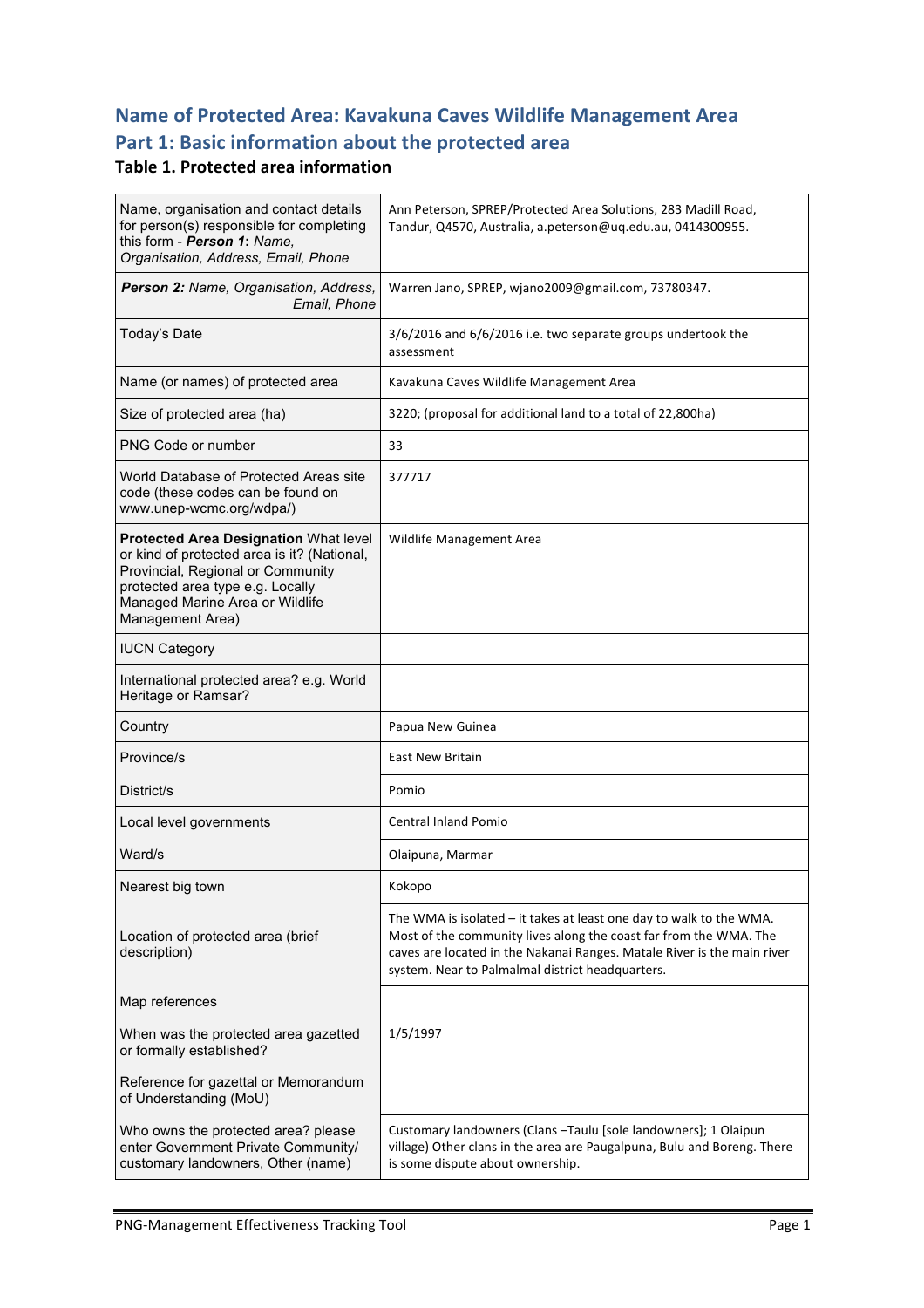| Number of households in PA                                                                                                                                                                         | Small number                                                                                                                                                                                                                                                                                                                                                                                                                                                        |
|----------------------------------------------------------------------------------------------------------------------------------------------------------------------------------------------------|---------------------------------------------------------------------------------------------------------------------------------------------------------------------------------------------------------------------------------------------------------------------------------------------------------------------------------------------------------------------------------------------------------------------------------------------------------------------|
| Population size in PA                                                                                                                                                                              | Approx. 200-300                                                                                                                                                                                                                                                                                                                                                                                                                                                     |
| Who manages the protected area?(e.g.,<br>please enter government, customary<br>landowners, management committee)                                                                                   | Disputed -Taulu clan indicated that they have a new Kavakuna Caves<br>Adventure Tours Management Committee, but others dispute the<br>authority of this Committee. 7 Committee members (5 male; 2 female),<br>and two Disputes Settlement Committee members. Some disagreement<br>in relation to the authority of the Committee.                                                                                                                                    |
| Number of staff (this means anyone<br>working on the protected area in paid<br>jobs-whether NGOs, community,<br>rangers or customary landowners s                                                  | 0                                                                                                                                                                                                                                                                                                                                                                                                                                                                   |
| Temporary                                                                                                                                                                                          | 0                                                                                                                                                                                                                                                                                                                                                                                                                                                                   |
| Permanent                                                                                                                                                                                          | 0                                                                                                                                                                                                                                                                                                                                                                                                                                                                   |
| Annual budget (US\$) - excluding staff<br>salary costs                                                                                                                                             | 0                                                                                                                                                                                                                                                                                                                                                                                                                                                                   |
| Operational (recurrent) funds                                                                                                                                                                      | O (seeking funds for development of tourism facilities e.g. guest house)                                                                                                                                                                                                                                                                                                                                                                                            |
| Project or special funds                                                                                                                                                                           | 0                                                                                                                                                                                                                                                                                                                                                                                                                                                                   |
| Why was the PA gazetted?                                                                                                                                                                           | The community did not know that the WMA was gazetted - there was<br>no communication between government and community. Tourists come<br>to the cave (e.g. French explorers and others) and the arrangements<br>were made external to the community (e.g. tourist operator or<br>provincial government) and payments were made to these groups and<br>not to the community.                                                                                          |
| What are the main values for which the<br>area is designated (Fill this out after data<br>sheet 2)                                                                                                 | Protects important forests, animal habitat (e.g. for brown possum,<br>birds, snakes, rats, bats) and cave landscapes in the Nakanai Ranges and<br>is important for providing clean water to the community (e.g.<br>underground streams).                                                                                                                                                                                                                            |
| List the primary protected area<br>management objectives (add lines if<br>needed after the most important<br>objectives)Management objective 1                                                     | Protection of environment (e.g. forest, water, animals [possum]                                                                                                                                                                                                                                                                                                                                                                                                     |
| Management objective 2                                                                                                                                                                             | Develop tourism, especially for cavers (e.g. facilities such as a guest<br>house to be located outside the gazetted WMA on customary land<br>owned by the Taulu clan)                                                                                                                                                                                                                                                                                               |
| Management objective 3                                                                                                                                                                             |                                                                                                                                                                                                                                                                                                                                                                                                                                                                     |
| Number of people involved in completing<br>assessment                                                                                                                                              | 5                                                                                                                                                                                                                                                                                                                                                                                                                                                                   |
| Name/organisation/contact details of<br>people participating the assessment<br>(Please do not insert return/enter or dot<br>points)                                                                | Gerard W. Borenga, Kavakuna WMA, 72382219; Florence Paisparea,<br>Coordinator, Forest and Environment Unit, East New Britain Provincial<br>Administration, ftpaisparea@gmail.com, 9829443; Simon Passingan,<br>Barefoot Community Service, PO Box 3381, Kokopo, ENBP,<br>spassingan@yahoo.com, 67572497915; Racheal Ataur, Barefoot (as<br>above), rachealataur@gmail.com, 72634108, Clive Passingan, Barefoot<br>(as above), clivepassingan@gmail.com, 67579665809 |
| CEPA staff, Protected area staff (anyone<br>working on the protected area in paid<br>jobs)- Insert - Customary landowners<br>and other community members; NGO;<br>Donors; External experts; Others | Customary landowner, Provincial Administration, NGO                                                                                                                                                                                                                                                                                                                                                                                                                 |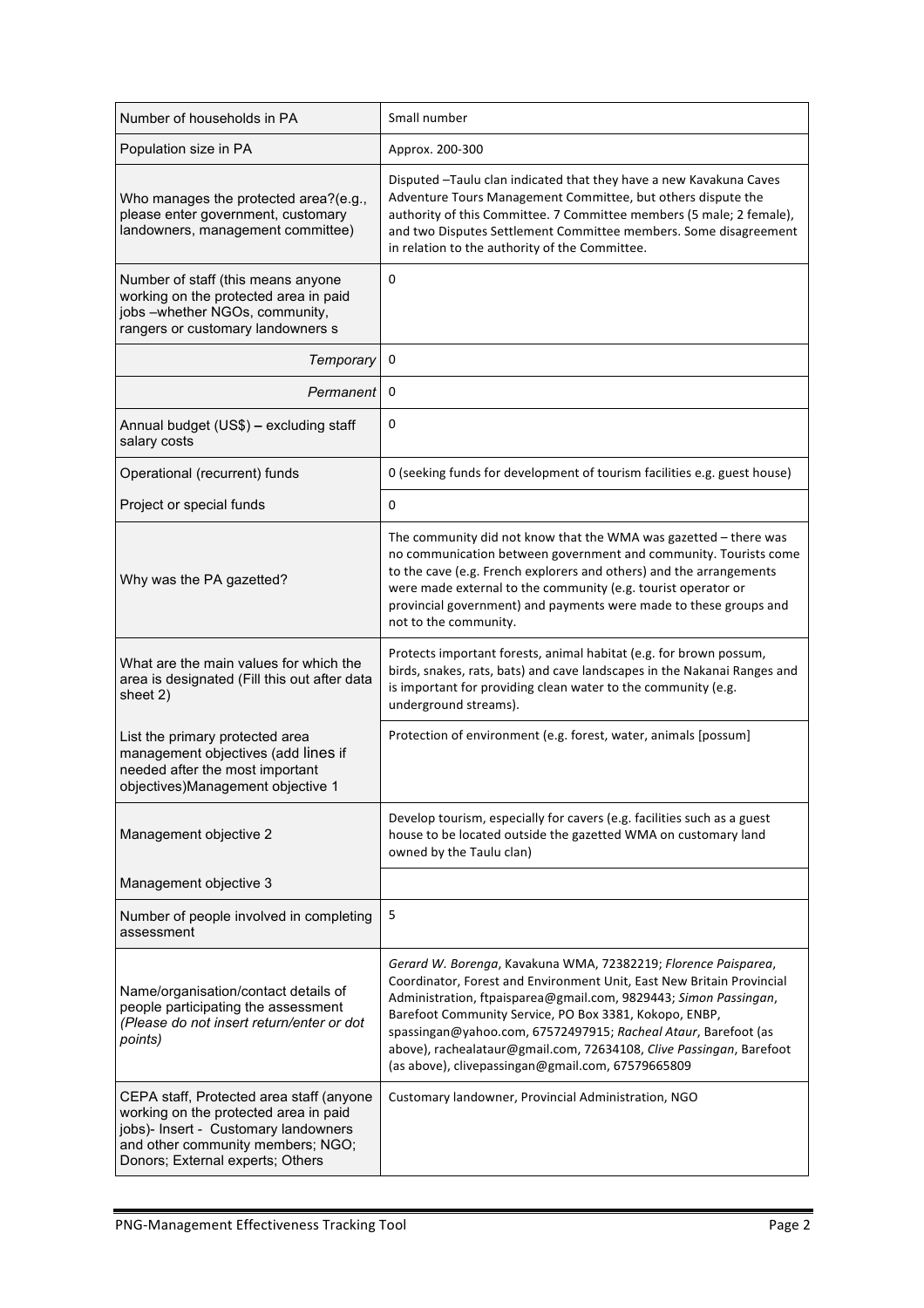Please note if assessment was carried out in association with a particular project, on behalf of an organisation or donor.

SPREP through the PNG Protected Area Assessment Project, which is a component of the GEF Community-based Forest and Coastal Conservation and Resource Management Project in PNG.

### Part 2: What makes this protected area special and important?

The WMA is 3220 ha, but there is a much larger area that we would like to have in the WMA. It is important for fresh water. If mining comes to our area it is important to protect our fresh water. The WMA is important for caving. The caves are made of limestone (karst landscape). There has been talk of people in a tribe with one leg who live in the forest. People walk to the caves and it takes at least one day (from the coast). The caves have important plants and animals such as snakes, bats and rats, possum, and birds (e.g. cassowary). It is in a montane area and has important forests. The community realizes that it is an important protected area, but it is remote and isolated. Some in the community have never visited the WMA. There is some hunting for pigs and some taking of plants for building material.

| No.              | <b>Key values</b>   | <b>Brief description</b>                                                                                                                                                                   | <b>Note if endangered</b><br>species or<br>ecosystem (IUCN) |
|------------------|---------------------|--------------------------------------------------------------------------------------------------------------------------------------------------------------------------------------------|-------------------------------------------------------------|
| 1                | <b>Biodiversity</b> | Protect important species/habitats (e.g. brown<br>possum, snakes, birds [cassowary], bats; fish                                                                                            |                                                             |
| $\mathcal{P}$    | Clean water         | Keep the water clean as it is important to the<br>community.                                                                                                                               |                                                             |
| 3                | Tourism (caving)    | To protect the landscape (especially around<br>the cave) to ensure that tourists come and pay<br>their entry fee to the community.                                                         |                                                             |
| $\overline{4}$ . | Cave system         | Extensive interconnected karst landscape with<br>important plant and animal associations.                                                                                                  |                                                             |
| 5.               | Research            | The WMA offers opportunity for research into<br>the cave system (e.g. the output from the cave<br>system may be in Jacquinot Bay in the<br>offshore ocean), wildlife (plants and animals). |                                                             |
| 6.               | Uniqueness          | The cave system and its environment is unique<br>within PNG e.g. unusual fish,                                                                                                             |                                                             |

#### Table 2. Key values of the protected area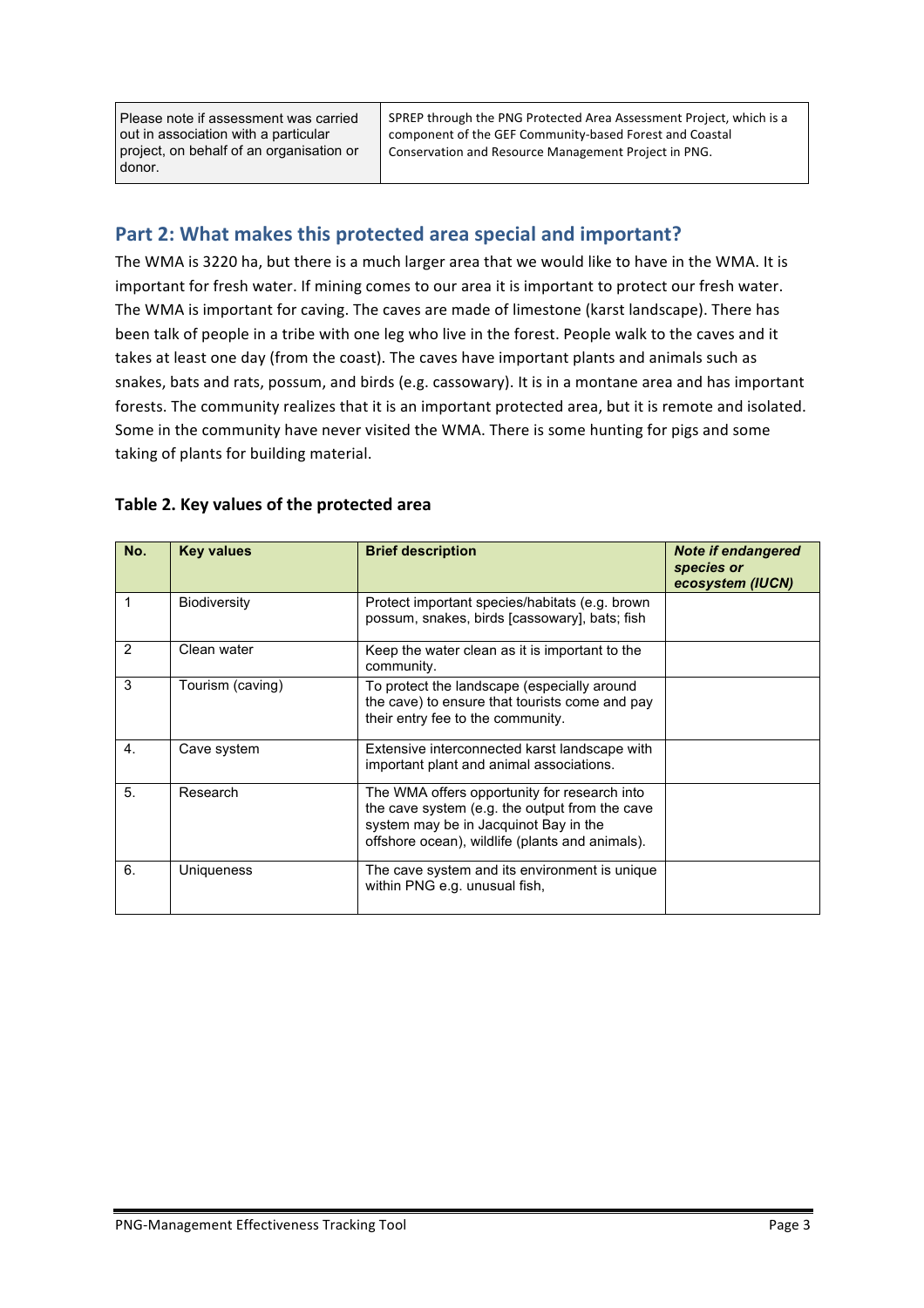### **Table 3. Checklist of benefits**

Not important 0; Important 1; Very important 2; Don't know DK

|     | How important is the protected area                                          | <b>Score</b>   | Comment                                                                                    |
|-----|------------------------------------------------------------------------------|----------------|--------------------------------------------------------------------------------------------|
|     | for each of the listed values/benefits?                                      | (0,1,2,        |                                                                                            |
|     |                                                                              | DK)            |                                                                                            |
| 1.  | Biodiversity - the presence of many                                          | $\overline{2}$ | Snakes, possum, forest, important cave species                                             |
|     | different kinds of plants, animals and<br>ecosystems                         |                |                                                                                            |
| 2.  | Presence of rare, threatened, or                                             | $\overline{2}$ | Scientific interest in uncommon rat spp found in caves                                     |
|     | endangered species (plants and<br>animals)                                   |                | especially in Muruk, which is connected to Kavakuna                                        |
| 3.  | Ecosystems (e.g. wetlands,                                                   | $\overline{2}$ | Water catchment area and filters through the caves, and                                    |
|     | grasslands, coral reefs etc) that are                                        |                | this produces important cave systems. Pure water with                                      |
|     | rare because they have been cleared<br>or destroyed in other areas           |                | minerals that provides health benefits.                                                    |
| 4.  | Protecting clean, fresh water                                                | $\overline{2}$ | Very important for the community.                                                          |
| 5.  | Sustaining important species in big                                          | $\overline{2}$ | Caves sustain important species.                                                           |
|     | enough numbers that they are able<br>to survive here                         |                |                                                                                            |
| 6.  | Providing a source of employment for                                         | $\overline{2}$ | In the process of expanding the WMA and creating                                           |
|     | local communities                                                            |                | opportunities for people to engage in tourist enterprises                                  |
| 7.  | Providing resources for local                                                | 0              | Caves are far away (1 day walk from nearest village) so                                    |
|     | subsistence (food, building materials,                                       |                | people get their main subsistence material from closer                                     |
|     | medicines etc.)                                                              |                | areas rather than in the WMA.                                                              |
| 8.  | Providing community development                                              | $\overline{2}$ | Currently few development opportunities, but hope to                                       |
|     | opportunities through sustainable<br>resource use                            |                | establish tourism facilities to attract tourists and generate<br>income.                   |
| 9.  | Religious or spiritual significance                                          | $\overline{2}$ | Spiritual places are found near the river rather than in the                               |
|     | (e.g. tambu places)                                                          |                | WMA. Some ancestral burial sites within the park, but not                                  |
|     |                                                                              |                | in the caves. Provides evidence for ownership of the land                                  |
|     |                                                                              |                | in the WMA.                                                                                |
| 10. | Plant species of high social, cultural,                                      | $\overline{2}$ | Plants are important for traditional medicines - the people                                |
|     | or economic importance                                                       |                | are a long way from the health centre and rely on                                          |
|     |                                                                              |                | traditional medicines. Kauri pine - large trees that have                                  |
|     |                                                                              |                | cultural importance (occur in montane areas); palms and                                    |
|     |                                                                              |                | cane are used for traditional sing sings and building                                      |
|     |                                                                              |                | material.                                                                                  |
| 11. | Animal species of high social,                                               | $\overline{2}$ | Fish without tail (specialized to the cave system), snakes,                                |
|     | cultural, or economic importance                                             |                | birds (feathers used for sing sings); important source of<br>protein.                      |
| 12. | Attractive scenery                                                           | $\overline{2}$ | Inside the cave (stalactites and stalagmites) and views                                    |
|     |                                                                              |                | from caves, forest and rivers.                                                             |
| 13. | Tourism now                                                                  | 0              |                                                                                            |
| 14. | Potential value for tourism in the                                           | $\overline{2}$ | Very important, but needs investment into tourist                                          |
|     | future                                                                       |                | facilities.                                                                                |
| 15. | Educational and/or scientific value                                          | $\overline{2}$ | Important for scientists to research into the cave system.                                 |
|     |                                                                              |                | Some specific cave species that are found nowhere else.                                    |
| 16. | Maintaining a tradition of protection<br>by customary landowners (of places, | $\overline{2}$ | Very important for water for the community and<br>maintains their sustainable way of life. |
|     | animals, or plants) within the                                               |                |                                                                                            |
|     | protected area                                                               |                |                                                                                            |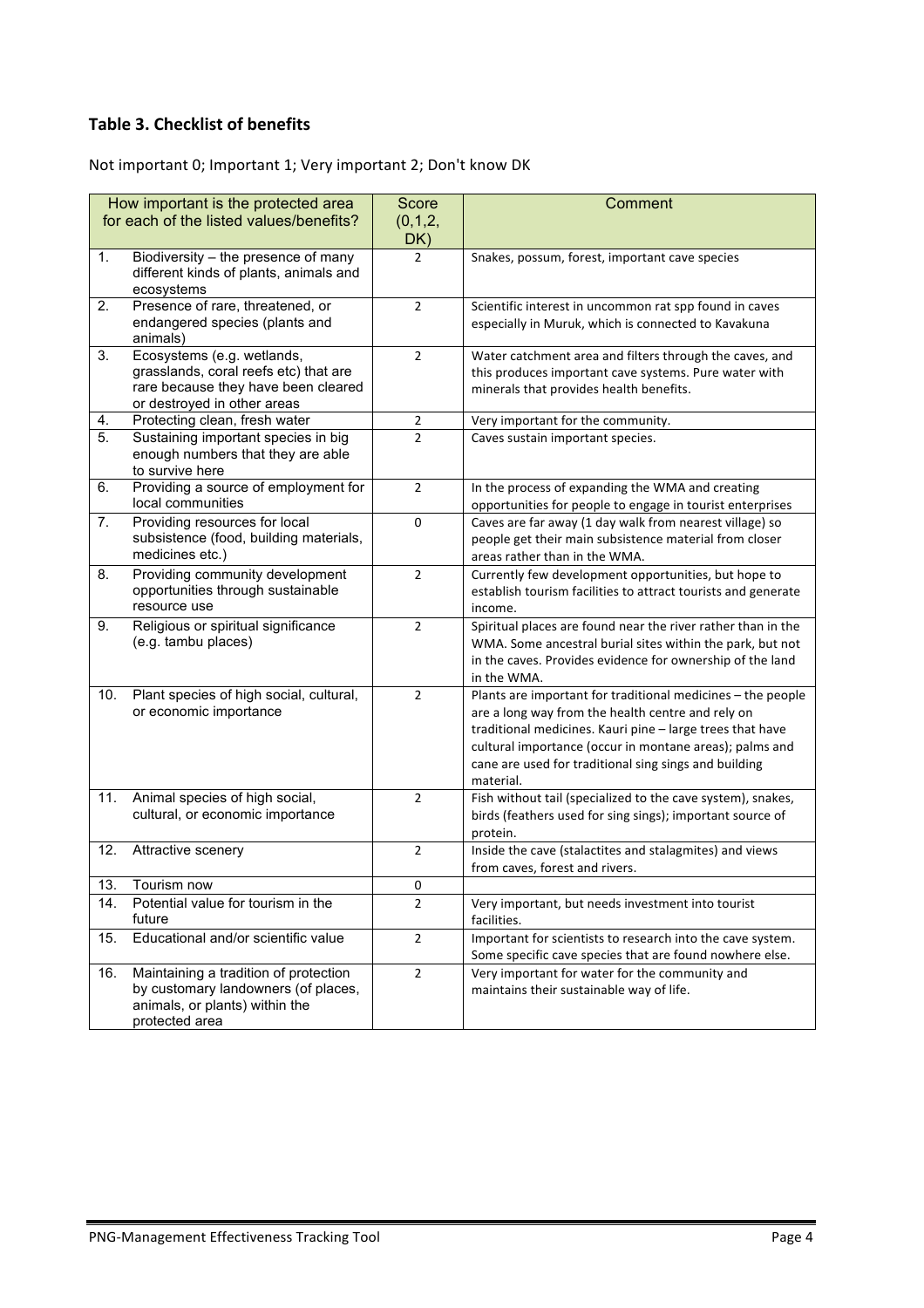### Part 3: What are the threats to the protected area?

# **Table 4: Threats to the protected area**<br>**H** High significance threats are seriously degrading val

- High significance threats are seriously degrading values. This means they are badly damaging some value -it might be a kind of animal or plant, or your traditional gardens
- **M** Medium threats are having some negative impact they are damaging values but not so badly
- **L** Low threats are present but not seriously damaging values<br>**0** N/A where the threat is not present in the protected area c
- **N/A** where the threat is not present in the protected area or where something is happening but is not threatening the values at all

| <b>Threat type</b>                                                                              | <b>Score</b><br>(H, M, L, 0) | <b>Notes</b>                                                                                                                |
|-------------------------------------------------------------------------------------------------|------------------------------|-----------------------------------------------------------------------------------------------------------------------------|
| 1.1 Housing and settlement                                                                      | 0                            |                                                                                                                             |
| 1.1a Population increase in the<br>protected area community                                     | 0                            |                                                                                                                             |
| 1.2 Commercial and industrial<br>areas                                                          | $\mathbf 0$                  |                                                                                                                             |
| 1.3 Tourism and recreation<br>infrastructure                                                    | $\overline{0}$               |                                                                                                                             |
| 2.1 Customary land owner and<br>community gardens and small<br>crops                            | $\mathbf 0$                  |                                                                                                                             |
| 2.1a Drug cultivation                                                                           | 0                            |                                                                                                                             |
| 2.1b Commercial plantations                                                                     | L                            | From coffee production outside the WMA. There is concern about the<br>possible expansion of coffee production in this area. |
| 2.2 Wood and pulp plantations                                                                   | $\mathbf 0$                  |                                                                                                                             |
| 2.3 Livestock farming and grazing                                                               | $\pmb{0}$                    |                                                                                                                             |
| 2.4 Marine and freshwater                                                                       | 0                            |                                                                                                                             |
| aquaculture                                                                                     |                              |                                                                                                                             |
| 3.1 Oil and gas drilling                                                                        | L                            | Some oil exploration is being organised in the area.                                                                        |
| 3.2 Mining and quarrying                                                                        | M                            | Limestone mining is a possibility in the area.                                                                              |
| 3.3 Energy generation                                                                           | $\mathbf 0$                  |                                                                                                                             |
| 4.1 Roads and railroads (include                                                                | M                            | Logging tracks are around the WMA and this may lead to an expansion                                                         |
| road-killed animals)                                                                            |                              | of logging to areas near the cave.                                                                                          |
| 4.2 Utility and service lines (e.g.                                                             | $\Omega$                     |                                                                                                                             |
| electricity cables, telephone lines)                                                            |                              |                                                                                                                             |
| 4.3 Shipping lanes                                                                              | $\mathbf 0$                  |                                                                                                                             |
| 4.4 Flight paths                                                                                | $\mathbf 0$                  |                                                                                                                             |
| 5.1 Hunting, killing and collecting                                                             | 0                            | Too far to go to hunt and population is low.                                                                                |
| terrestrial animals (including<br>killing of animals as a result of<br>human/wildlife conflict) |                              |                                                                                                                             |
| 5.2 Gathering terrestrial plants or<br>plant products (non-timber)                              | $\mathbf 0$                  |                                                                                                                             |
| 5.3a Logging and wood<br>harvesting for local/customary<br>use                                  | $\mathbf 0$                  |                                                                                                                             |
| 5.3b Logging and wood                                                                           | M                            | Logging roads are opening up and there is discussion of the expansion                                                       |
| harvesting - commercial logging                                                                 |                              | of logging into this area.                                                                                                  |
| 5.4a Fishing, killing and                                                                       | $\mathbf 0$                  |                                                                                                                             |
| harvesting aquatic resources for<br>local/customary use                                         |                              |                                                                                                                             |
| 5.4b Fishing, killing and<br>harvesting aquatic resources for<br>commercial use                 | $\mathbf 0$                  |                                                                                                                             |
| 6.1 Recreational activities and<br>tourism                                                      | $\mathbf 0$                  |                                                                                                                             |
| 6.2 War, civil unrest and military<br>exercises                                                 | 0                            |                                                                                                                             |
| 6.3 Research, education and<br>other work-related activities in<br>protected areas              | $\mathbf 0$                  |                                                                                                                             |
| 6.4 Activities of protected area<br>managers (e.g. construction or<br>vehicle use)              | $\Omega$                     |                                                                                                                             |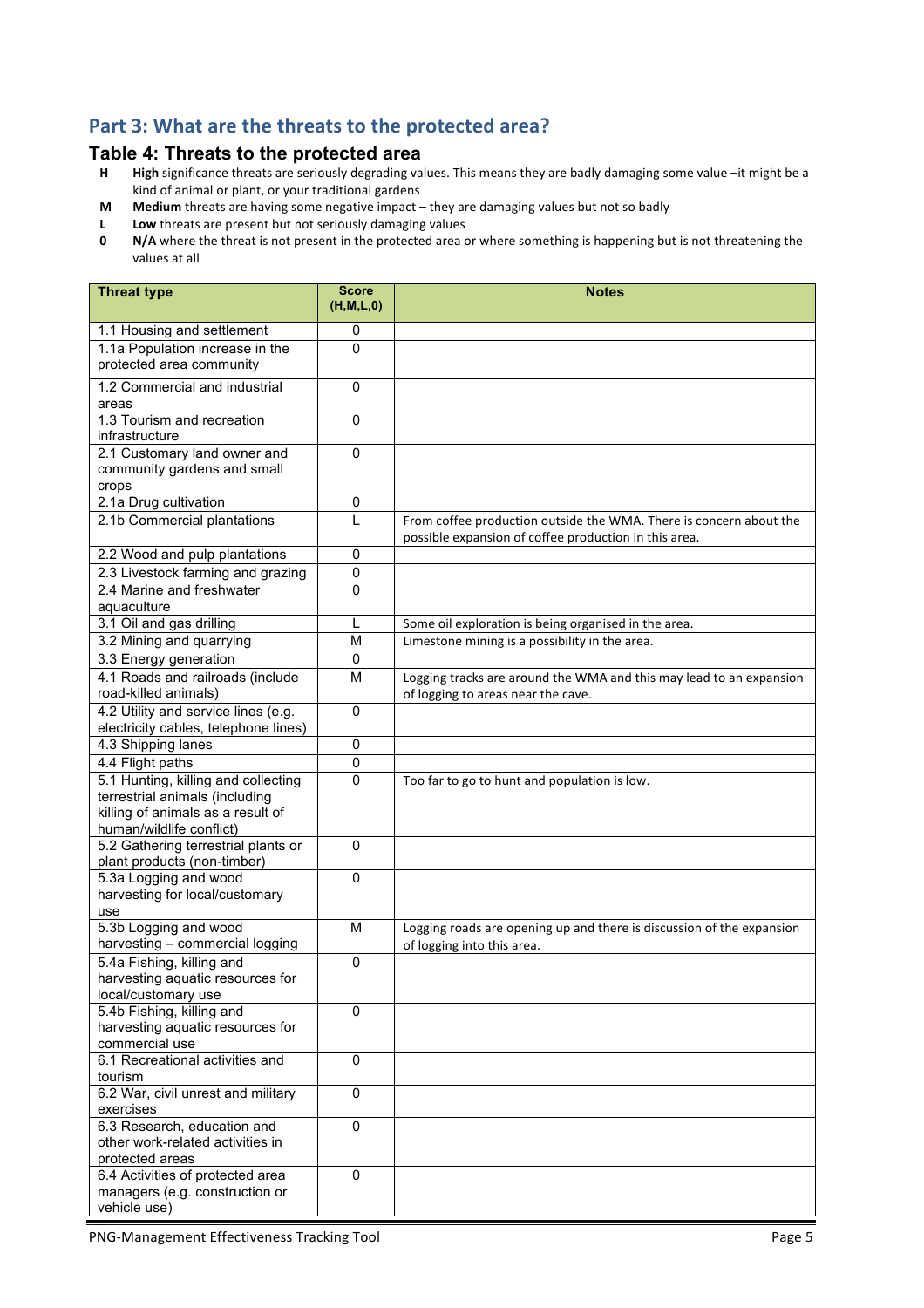| <b>Threat type</b>                                                    | <b>Score</b><br>(H,M,L,0) | <b>Notes</b>                                                           |
|-----------------------------------------------------------------------|---------------------------|------------------------------------------------------------------------|
| 6.5 Deliberate vandalism,                                             | 0                         |                                                                        |
| destructive activities or threats to                                  |                           |                                                                        |
| protected area staff and visitors                                     |                           |                                                                        |
| 7.1 Fire and fire suppression                                         | $\Omega$                  |                                                                        |
| (including arson)                                                     |                           |                                                                        |
| 7.2 Dams, hydrological                                                | $\mathbf{0}$              |                                                                        |
| modification and water                                                |                           |                                                                        |
| management/use                                                        |                           |                                                                        |
| 7.3a Increased fragmentation                                          | $\Omega$                  |                                                                        |
| within protected area                                                 |                           |                                                                        |
| 7.3b Isolation from other natural                                     | $\Omega$                  |                                                                        |
| habitat (e.g. deforestation)                                          |                           |                                                                        |
| 7.3c Other 'edge effects' on park                                     | $\mathbf 0$               |                                                                        |
| values                                                                |                           |                                                                        |
| 7.3d Loss of keystone species                                         | 0                         |                                                                        |
| (e.g. top predators, pollinators                                      |                           |                                                                        |
| $etc.$ )                                                              |                           |                                                                        |
| 8.1 Pest plants                                                       | 0<br>L                    |                                                                        |
| 8.1a Pest animals                                                     | $\Omega$                  | Rats eat village produce; wild pigs.                                   |
| 8.1b Diseases such as fungus or<br>viruses that make native plants or |                           |                                                                        |
| animals sick                                                          |                           |                                                                        |
| 8.2 Introduced genetic material                                       | 0                         |                                                                        |
| (e.g. genetically modified                                            |                           |                                                                        |
| organisms)                                                            |                           |                                                                        |
| 9.1 Household sewage and urban                                        | $\mathbf{0}$              |                                                                        |
| waste water                                                           |                           |                                                                        |
| 9.1a Sewage and waste water                                           | $\mathbf 0$               |                                                                        |
| from protected area facilities                                        |                           |                                                                        |
| 9.2 Industrial, mining and military                                   | $\Omega$                  |                                                                        |
| effluents                                                             |                           |                                                                        |
| 9.3 Agricultural and forestry                                         | $\Omega$                  |                                                                        |
| effluents (e.g. excess fertilizers or                                 |                           |                                                                        |
| pesticides)                                                           |                           |                                                                        |
| 9.4 Garbage and solid waste                                           | 0                         |                                                                        |
| 9.5 Air-borne pollutants                                              | 0                         |                                                                        |
| 9.6 Excess energy (e.g. heat                                          | $\mathbf 0$               |                                                                        |
| pollution, lights etc.)                                               | 0                         |                                                                        |
| 10.1 Volcanoes<br>10.2 Earthquakes/Tsunamis                           | 0                         |                                                                        |
|                                                                       | M                         |                                                                        |
| 10.3 Avalanches/Landslides                                            |                           | Sediment from landslides can enter the water in the WMA. When          |
|                                                                       |                           | rivers flood there is erosion and landslides in the park.              |
| 10.4 Erosion and siltation/<br>deposition (e.g. shoreline or          | M                         | Erosion after heavy rain (especially in wet season) causes sediment to |
| riverbed changes)                                                     |                           | run into rivers in the WMA - pollutes fresh water for drinking.        |
| 11.1 Habitat shifting and                                             | $\mathbf 0$               |                                                                        |
| alteration                                                            |                           |                                                                        |
| 11.2 Droughts                                                         | $\pmb{0}$                 |                                                                        |
| 11.3 Temperature extremes                                             | $\pmb{0}$                 |                                                                        |
| 11.4 Storms and flooding                                              | M                         | In the wet season this causes increased erosion and sediment and can   |
|                                                                       |                           | affect drinking water supplies.                                        |
| 11.5 Coral bleaching                                                  | $\mathbf 0$               |                                                                        |
| 11.6 Intrusion by saltwater into                                      | $\mathbf{0}$              |                                                                        |
| gardens etc.                                                          |                           |                                                                        |
| 11.7 Sea level rise                                                   | $\mathbf 0$               |                                                                        |
| Other (please explain)                                                |                           |                                                                        |
| 12.1 Loss of cultural links,                                          | $\boldsymbol{0}$          |                                                                        |
| traditional knowledge and/or                                          |                           |                                                                        |
| management practices                                                  |                           |                                                                        |
| 12.2 Natural deterioration of                                         | $\mathbf 0$               |                                                                        |
| important cultural site values                                        |                           |                                                                        |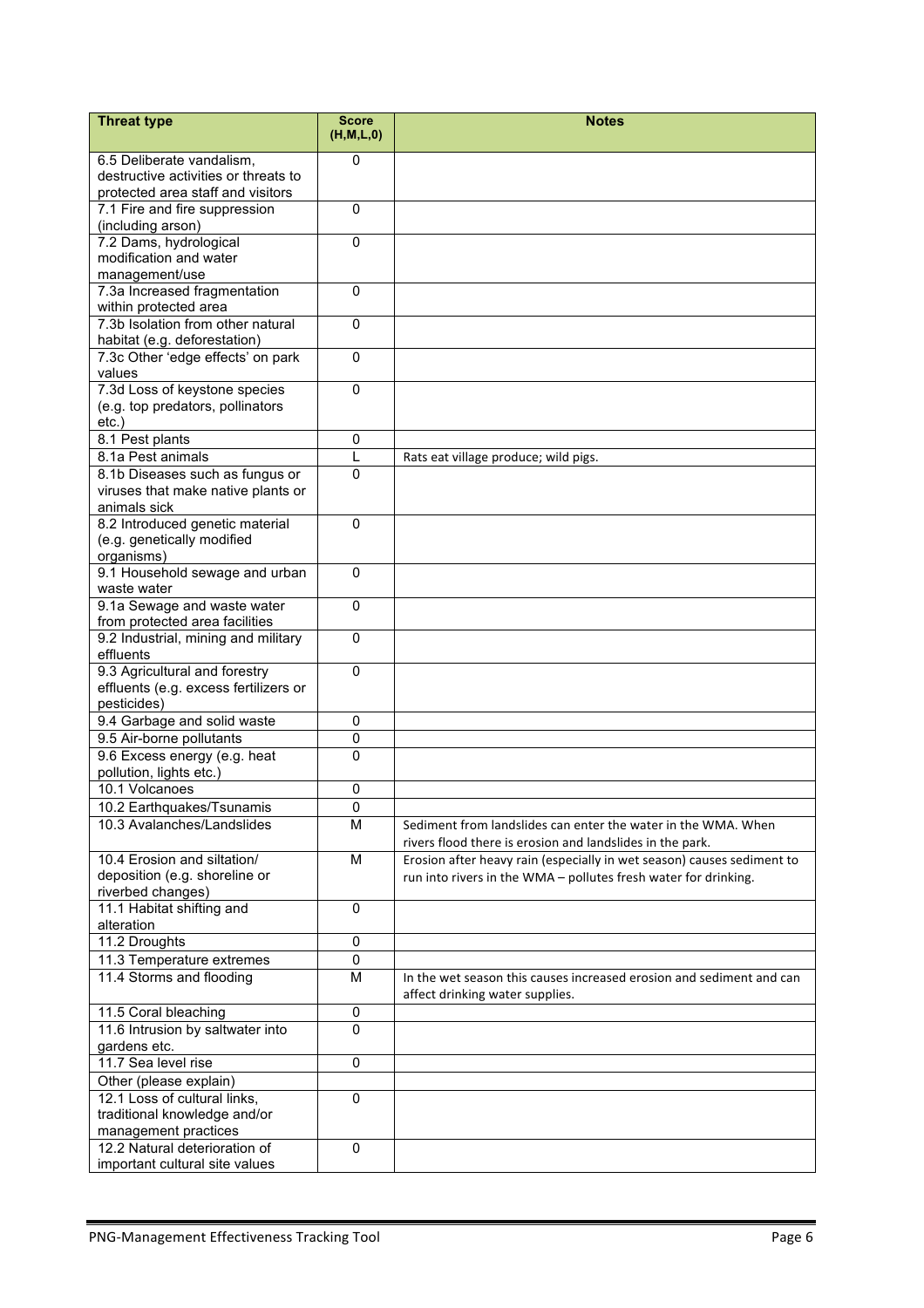| <b>Threat type</b>                                                         | <b>Score</b><br>(H, M, L, 0) | <b>Notes</b>                                                                 |
|----------------------------------------------------------------------------|------------------------------|------------------------------------------------------------------------------|
| 12.3 Destruction of cultural<br>heritage buildings, gardens, sites<br>etc. |                              |                                                                              |
| Other (please explain)                                                     | М                            | 1. Community conflict over benefit sharing. 2. Lack of government<br>support |

## Table 5. Worst threats and ways forward

.

| <b>Threat</b><br>(Most<br>significant first) | <b>Threat number</b><br>or name (copy<br>from Table 4) | Please explain the nature of the threat and what impact is it causing                                                                                                                                                                                                                                                                                                                                                                                                                                            |
|----------------------------------------------|--------------------------------------------------------|------------------------------------------------------------------------------------------------------------------------------------------------------------------------------------------------------------------------------------------------------------------------------------------------------------------------------------------------------------------------------------------------------------------------------------------------------------------------------------------------------------------|
| Community<br>conflict and land<br>disputes   | Other                                                  | There is potential for conflict over benefits to be derived from future economic<br>developments e.g. tourism, project support (which may be seen to be<br>inequitable). There has been conflict in relation to the tourists who visit - the<br>money has been taken by those in Kokopo and the community has received little<br>in return (e.g. gifts from the tourists, but no payment for guides). There is<br>ongoing conflict over landownership, even though there was a court decision to<br>decide this. |
| Expansion of<br>coffee<br>production         | 2.1 <sub>b</sub>                                       | Few threats. WMA is isolated from the community $-$ no impact from gardening,<br>or hunting, or conflict with other clans. Even when there was a drought in 2015<br>(due to El Nino) we were not affected as we had plenty of water and food. There<br>is no logging near the PA and no commercial development.                                                                                                                                                                                                  |
| Lack of<br>government<br>support             | Other                                                  | Since the WMA was founded there has been little funding for planning, capacity<br>building, infrastructure and project development.                                                                                                                                                                                                                                                                                                                                                                              |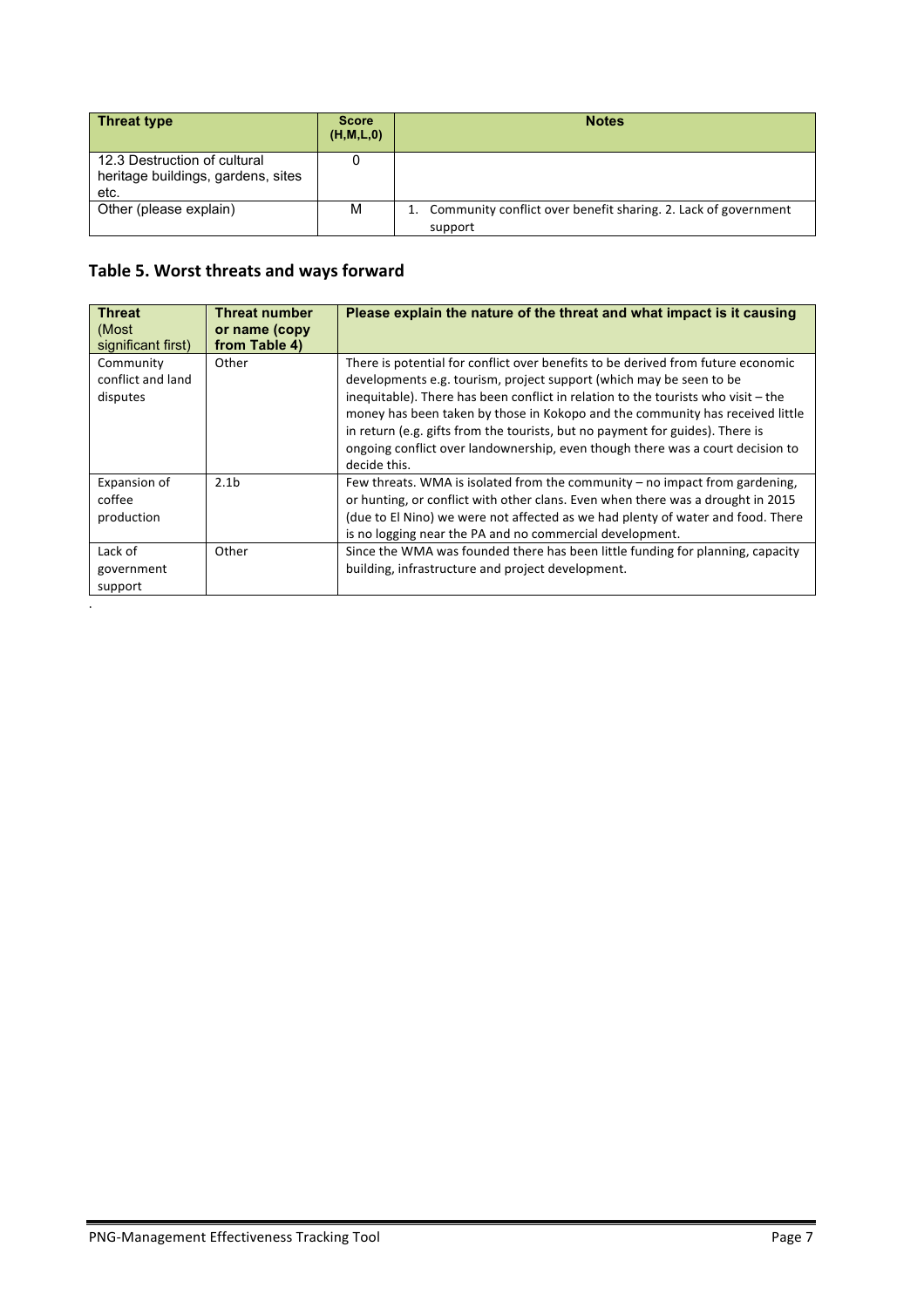|  |  | Table 6. Management effectiveness scores, comments, next steps |  |  |  |
|--|--|----------------------------------------------------------------|--|--|--|
|--|--|----------------------------------------------------------------|--|--|--|

| <b>Issue</b>                     | <b>Score</b><br>(0,1,2,3) | <b>Comment</b>                                                                                                                                                                                                                                                                            | <b>Next steps</b>                                                                                                                                                                                                                                                                                                                                                                                                                                                           |
|----------------------------------|---------------------------|-------------------------------------------------------------------------------------------------------------------------------------------------------------------------------------------------------------------------------------------------------------------------------------------|-----------------------------------------------------------------------------------------------------------------------------------------------------------------------------------------------------------------------------------------------------------------------------------------------------------------------------------------------------------------------------------------------------------------------------------------------------------------------------|
| 1a. Legal status                 | 3                         | Formal WMA exists.                                                                                                                                                                                                                                                                        | Hope to expand the existing WMA to<br>22,800ha.                                                                                                                                                                                                                                                                                                                                                                                                                             |
| 1b. Legal status                 |                           |                                                                                                                                                                                                                                                                                           |                                                                                                                                                                                                                                                                                                                                                                                                                                                                             |
| 2a Protected area                | $\mathbf{1}$              | The Management Committee was<br>formed by only one clan (Taulu)<br>and representation from other<br>clans is missing. Some rules exist in<br>relation to cutting forest or taking<br>forest products (to build houses).<br>The new regulations are not legal<br>or agreed to by everyone. | New management committee from Taulu<br>clan has been established and will begin to<br>review the WMA rules. The other clans are<br>not included. There is a need for mediation<br>to address this issue of land ownership.<br>Taulu Management Committee wants to<br>get an ILG in place (i.e. to identify the<br>rightful owners) to help to better protect<br>all of their land (i.e. including land outside<br>the WMA). Need to establish customary<br>clan boundaries. |
| 2b Protected area<br>regulations |                           |                                                                                                                                                                                                                                                                                           |                                                                                                                                                                                                                                                                                                                                                                                                                                                                             |
| 3. Law enforcement               | $\mathbf{1}$              | Because the Committee is not<br>active or has not been agreed to by<br>all in the community, there is not<br>the capacity in the community in<br>relation to the rules.                                                                                                                   | There must be demarcation of customary<br>clan boundaries, must be a new WMA<br>committee and the development of a set of<br>regulations that have power in the village<br>court or other legislation to be enforced.<br>(One participant from Taulu Clan indicated<br>that they were in the process of having the<br>new rules that they had decided on, be<br>recognised through the LLG laws. They<br>have a lawyer engaged to assist with the<br>process).              |
| 4. Protected area<br>objectives  | 0                         | Nothing in place (NGO score 0), but<br>Taulu clan indicated they have<br>agreed objectives and are working<br>to achieve these (Customary<br>landowner score 3).                                                                                                                          | Clear objectives can only be established<br>with input from all relevant customary<br>landowners. Obtain funding to assist with<br>developing tourism facilities e.g.<br>accommodation.                                                                                                                                                                                                                                                                                     |
| 5. Protected area<br>design      | $\overline{2}$            | The existing design effectively<br>protects the WMA values, but<br>there are some caves outside the<br>WMA that could be included to<br>better protect the cave system.                                                                                                                   | WMA boundaries are established and it is<br>difficult to change the boundary, but the<br>community is proposing to expand the<br>WMA to 22,800ha to surround the existing<br>WMA (i.e. about 1.5km radius around the<br>existing WMA).                                                                                                                                                                                                                                      |
| 6. Protected area<br>boundaries  | 1                         | Boundaries are mapped in a GIS,<br>but as the community lives a long<br>way from the WMA, the<br>boundaries are not well known by<br>community members.                                                                                                                                   | The WMA boundary is proposed to be<br>expanded to 22,800ha. The Management<br>Committee is proposing to undertake an<br>awareness raising concerning the park<br>boundaries.                                                                                                                                                                                                                                                                                                |
| 7. Management plan               | $\pmb{0}$                 | There is no management plan<br>agreed by all the clans. The Taulu<br>clan indicated they have a plan<br>(score 2), and that the clan<br>landowners understand the rules,<br>but have not implemented it fully.                                                                            | A new Management Plan is needed that<br>incorporates all customary landowners.<br>The Taulu Clan have established a new<br>Management Committee and indicated<br>that they will revisit the plan and update it.<br>They are aiming to establish an<br>Incorporated Land Group, expand the<br>WMA and develop tourist enterprises. This<br>role is however disputed by other<br>participants at the workshop.                                                                |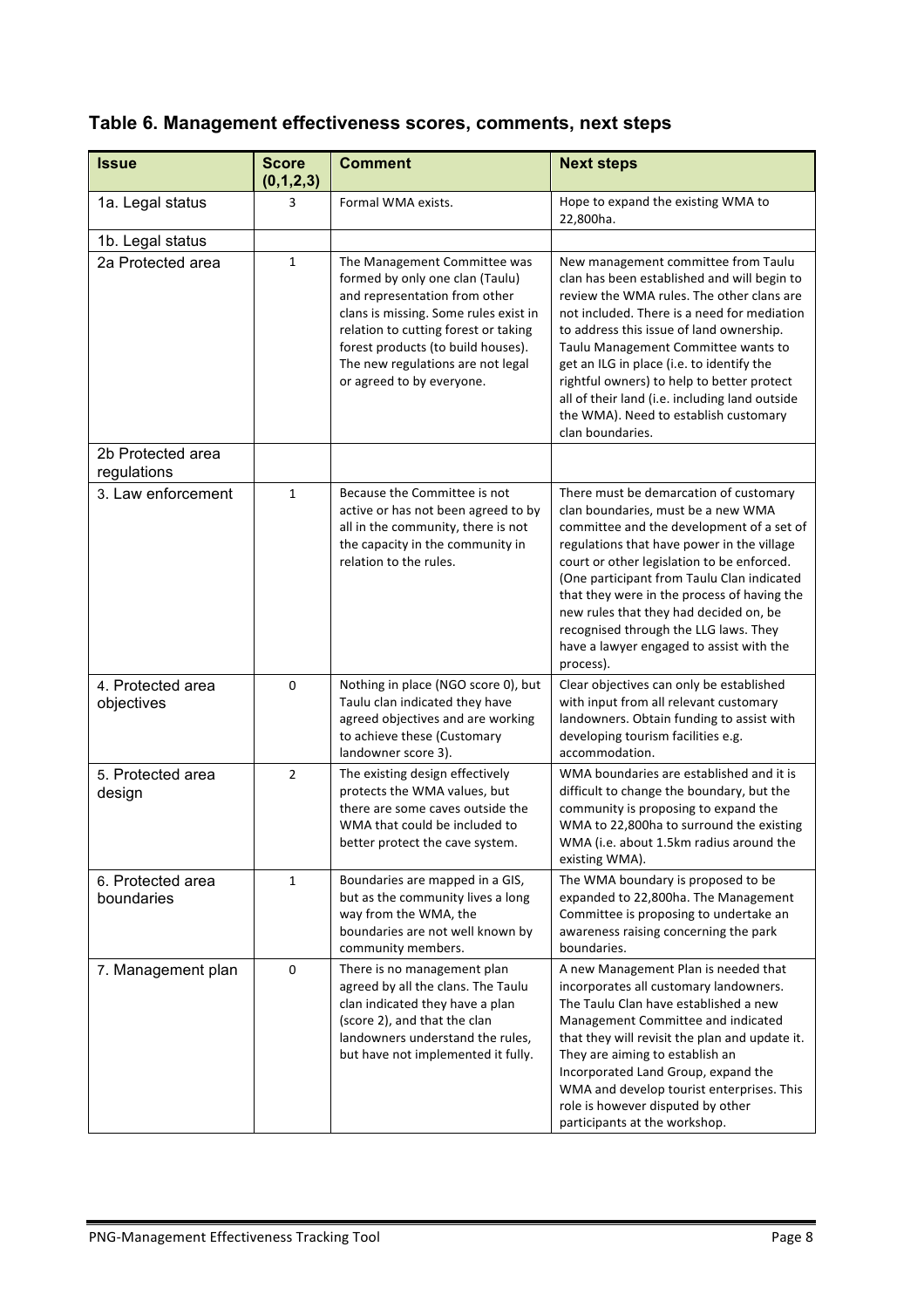| <b>Issue</b>                                          | <b>Score</b><br>(0,1,2,3) | <b>Comment</b>                                                                                                                                                                                                                                                                                                                                                                                                                                                                                                                                                                   | <b>Next steps</b>                                                                                                                                                                                                                                                                                                                                                                                                                          |
|-------------------------------------------------------|---------------------------|----------------------------------------------------------------------------------------------------------------------------------------------------------------------------------------------------------------------------------------------------------------------------------------------------------------------------------------------------------------------------------------------------------------------------------------------------------------------------------------------------------------------------------------------------------------------------------|--------------------------------------------------------------------------------------------------------------------------------------------------------------------------------------------------------------------------------------------------------------------------------------------------------------------------------------------------------------------------------------------------------------------------------------------|
| 7a. Planning process                                  | 0                         | Taulu Clan say everyone has a say<br>and they get to elect their<br>committee. They can pressure the<br>committee members to act on their<br>concerns (score 1). NGOs indicated<br>that there is no agreed plan and<br>there has been no input (score 0).                                                                                                                                                                                                                                                                                                                        | Mediation is required to address the<br>customary landownership conflict and<br>subsequently establish a Management<br>Committee, which can develop a<br>Management Plan that encourages full<br>input of the relevant customary<br>landowners.                                                                                                                                                                                            |
| 7b. Planning process                                  | $\mathbf 0$               | There is nothing to review.                                                                                                                                                                                                                                                                                                                                                                                                                                                                                                                                                      | The plan will be reviewed by the new<br>Management Committee.                                                                                                                                                                                                                                                                                                                                                                              |
| 7c. Planning process                                  | $\mathbf 0$               | Taulu Clan indicated that<br>information is passed on by the<br>tourist operators and climbers and<br>this information helps the<br>customary landowners in their<br>planning and management.                                                                                                                                                                                                                                                                                                                                                                                    | The aim is to have a monitoring plan in the<br>future. Taulu Clan - this is not an<br>immediate concern, there are other<br>priorities (e.g. establishing the ILG and<br>expanding the WMA) - this is the first step<br>before funding can be available for other<br>WMA activities such as monitoring.                                                                                                                                    |
| 8. Regular work plan                                  | 0                         |                                                                                                                                                                                                                                                                                                                                                                                                                                                                                                                                                                                  |                                                                                                                                                                                                                                                                                                                                                                                                                                            |
| 9. Resource<br>inventory                              | 0                         | Only have information from<br>gazettal stage. Japanese did some<br>biological studies and filming and<br>also the French (but data is not<br>available to the community and it is<br>written in French - about<br>exploration of the cave system).<br>Committee has been inactive, but<br>now the Committee is in place,<br>there will be more information<br>available of the resources of the<br>park. A study was conducted in<br>2008/9 - a survey of wildlife (e.g.<br>insects) and areas outside the<br>caves (i.e. outside WMA), but may<br>represent what is in the WMA. | Need a Resource Management Plan<br>(developed by CEPA and NGOs) e.g. on<br>cave system and the species within, also<br>with marketing of the WMA to tourists.<br>Need a mechanism to store relevant data,<br>so that community has access to the data<br>and it is disseminated. Need community<br>based empowerment to develop skills and<br>capacity related to the proposed new<br>tourism ventures and WMA planning and<br>management. |
| 10. Protection<br>systems                             | 0                         | Tourists/trekkers come in, but<br>there is no permit/fee system.<br>Some in the community can benefit<br>through employment as porters<br>and guides.                                                                                                                                                                                                                                                                                                                                                                                                                            | Need to establish a system to regulate the<br>entry of tourists into the WMA and provide<br>a return to the community. Need a legal<br>officer to assist (through the LLG) and<br>assistance through Barefoot NGO. Need<br>leadership training. Alois Magogo is the<br>existing Chair, Kavakuna WMA, from<br>Paugalpuna Clan, but this position is being<br>challenged by the Taulu Clan.                                                  |
| 11. Research and<br>monitoring                        | 0                         | Research has taken place in the<br>past (e.g. French).                                                                                                                                                                                                                                                                                                                                                                                                                                                                                                                           | Interested in scientific research on fauna<br>and flora within the area and monitoring of<br>water quality to ensure the health of the<br>community.                                                                                                                                                                                                                                                                                       |
| 12. Resource<br>management                            | 0                         | There is no active management in<br>the WMA (NGO - score 0). Taulu -<br>people are aware of the WMA rules<br>and they abide by the rules. They<br>can control the entry of visitors<br>(Score 3).                                                                                                                                                                                                                                                                                                                                                                                | There is a need for a Management Plan<br>and then active management can begin.<br>Because the community lives a long way<br>from the WMA there is little need for on-<br>ground active management.                                                                                                                                                                                                                                         |
| 13a. Staff numbers                                    | 0                         |                                                                                                                                                                                                                                                                                                                                                                                                                                                                                                                                                                                  |                                                                                                                                                                                                                                                                                                                                                                                                                                            |
| 13b. Other people<br>working on the<br>protected area | $\mathbf{1}$              | Taulu Clan indicated that currently<br>there is enough staff, but<br>depending on the activities, it may<br>require more (3 score). NGO<br>indicated there were no<br>community members working to<br>manage the WMA (0 score).                                                                                                                                                                                                                                                                                                                                                  |                                                                                                                                                                                                                                                                                                                                                                                                                                            |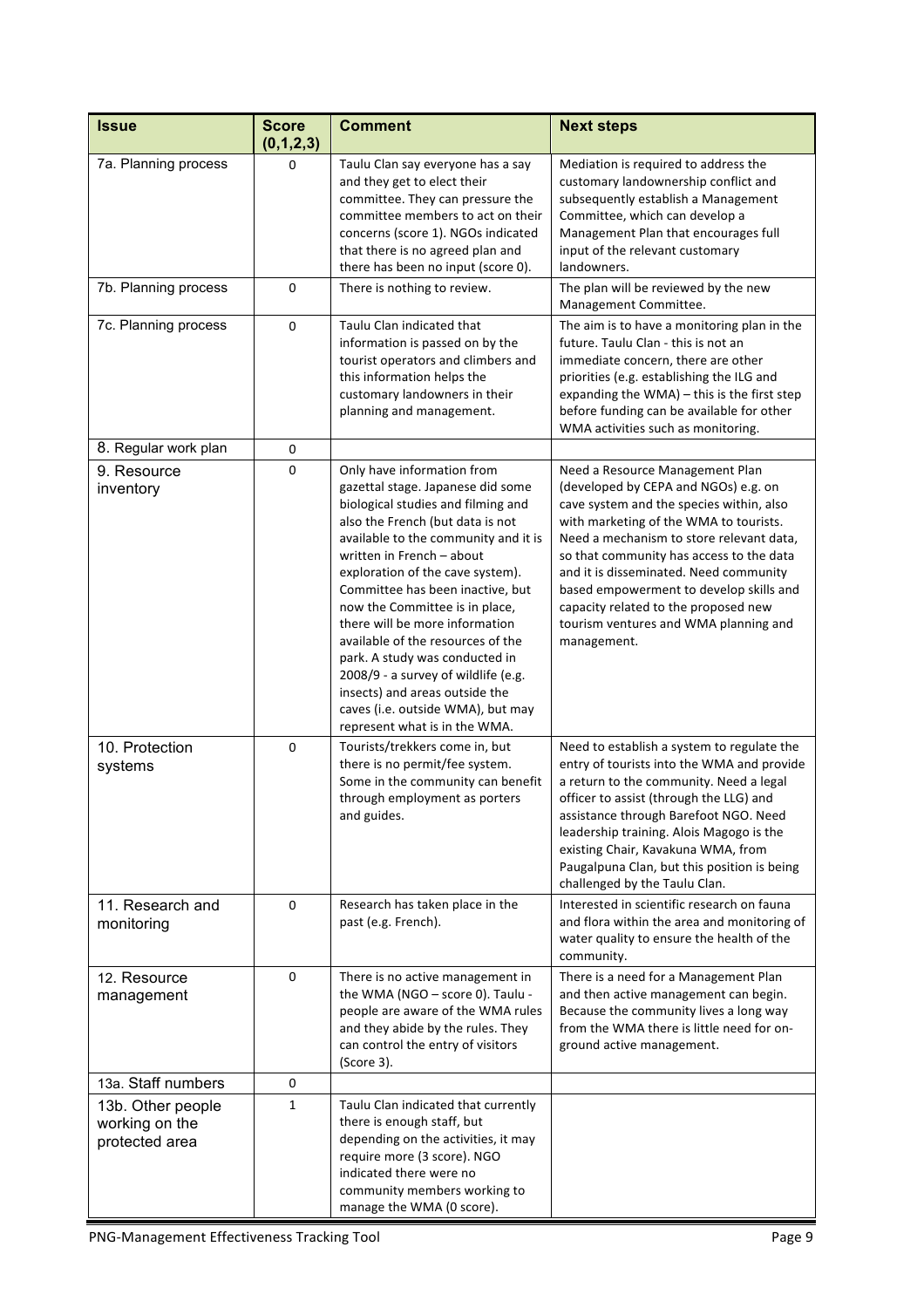| <b>Issue</b>                                          | <b>Score</b><br>(0,1,2,3) | <b>Comment</b>                                                                                                                                                                                                                                                                                                                                 | <b>Next steps</b>                                                                                                                                                                                                                                                                                                                                                                                                                                       |
|-------------------------------------------------------|---------------------------|------------------------------------------------------------------------------------------------------------------------------------------------------------------------------------------------------------------------------------------------------------------------------------------------------------------------------------------------|---------------------------------------------------------------------------------------------------------------------------------------------------------------------------------------------------------------------------------------------------------------------------------------------------------------------------------------------------------------------------------------------------------------------------------------------------------|
| 14. Training and<br>skills                            | 1                         | Some people were trained as tour<br>guides.                                                                                                                                                                                                                                                                                                    | Training to assist with developing and<br>marketing tourist activities. Need a<br>volunteer to stay in the community and<br>build the capacity; perhaps more<br>$NGO/government$ assistance $-$ to help with<br>the identification of the WMA resources<br>and better understanding and appreciation<br>of the values of the WMA. Need to<br>improve the capacity of the Committee e.g.<br>management and financial skills and<br>marketing of the WMA. |
| 15. Current budget                                    | 0                         | There was no committee so no<br>money was available.                                                                                                                                                                                                                                                                                           | Seek support from the community itself,<br>from LLG and government projects (e.g. for<br>trekking, establishing water tanks). NGOs<br>may also be able to assist (e.g. Barefoot<br>was assigned by UNDP to do an<br>assessment).                                                                                                                                                                                                                        |
| 16. Security of<br>budget                             | 0                         |                                                                                                                                                                                                                                                                                                                                                |                                                                                                                                                                                                                                                                                                                                                                                                                                                         |
| 17. Management of<br>budget                           | ΝA                        |                                                                                                                                                                                                                                                                                                                                                |                                                                                                                                                                                                                                                                                                                                                                                                                                                         |
| 18. Equipment                                         | 0                         | There is no equipment.                                                                                                                                                                                                                                                                                                                         | The problem is transport $-$ the roads are<br>bad (it was a logging road, but has been<br>maintained, to some extent, since they<br>left). To improve the outcomes for the<br>community a better road would make it<br>easier for tourists to enter the WMA. A car<br>for transporting tourists to the site and for<br>the proposed guesthouse. Establishment of<br>an office, with equipment for the<br>Management Committee.                          |
| 19. Maintenance of<br>equipment                       | <b>NA</b>                 |                                                                                                                                                                                                                                                                                                                                                |                                                                                                                                                                                                                                                                                                                                                                                                                                                         |
| 20. Education and<br>awareness                        | 1                         | In the village there are ward<br>members who consult with the<br>villagers during Ward meetings.<br>Some awareness programs since<br>2006, sponsored by Provincial<br>Government and Conservation<br>International (eg. World Heritage<br>listing); training in relation to the<br>ILG; training of trainers to conduct<br>awareness programs. | Help with writing a booklet about the<br>WMA and using it in the school to help<br>inform the younger generation; generate<br>information in digital form to attract<br>visitors and this could generate income.<br>This could be packaged with the divers who<br>come to the coast to some excellent diving<br>spots (e.g. leatherback turtles).                                                                                                       |
| 21. Planning for land<br>use or marine activities     | 3                         | Land use planning does understand<br>the values of the WMA and tries to<br>avoid impact on the WMA.<br>Limestone mining tenement exists<br>around the WMA, but consultation<br>is occurring through CEPA to<br>protect the WMA values.                                                                                                         | Avoid limestone mining that impacts on<br>the WMA.                                                                                                                                                                                                                                                                                                                                                                                                      |
| 22. State and<br>commercial neighbours                | $\overline{2}$            | Some coffee growing south of the<br>park (north of Pomio).                                                                                                                                                                                                                                                                                     |                                                                                                                                                                                                                                                                                                                                                                                                                                                         |
| 23. Indigenous people/<br><b>Customary landowners</b> | $\mathbf{1}$              | Taulu - Management Committee is<br>established and represents men<br>and women. People identify the<br>issues with the committee<br>members. Meet on quarterly basis<br>(score 3). NGO indicated that not<br>all clans are involved (score 1).                                                                                                 | Community must be represented in the<br>Management Committee and the<br>committee should hold regular meetings.<br>The Committee should reflect all of the<br>clans, and include men and women.                                                                                                                                                                                                                                                         |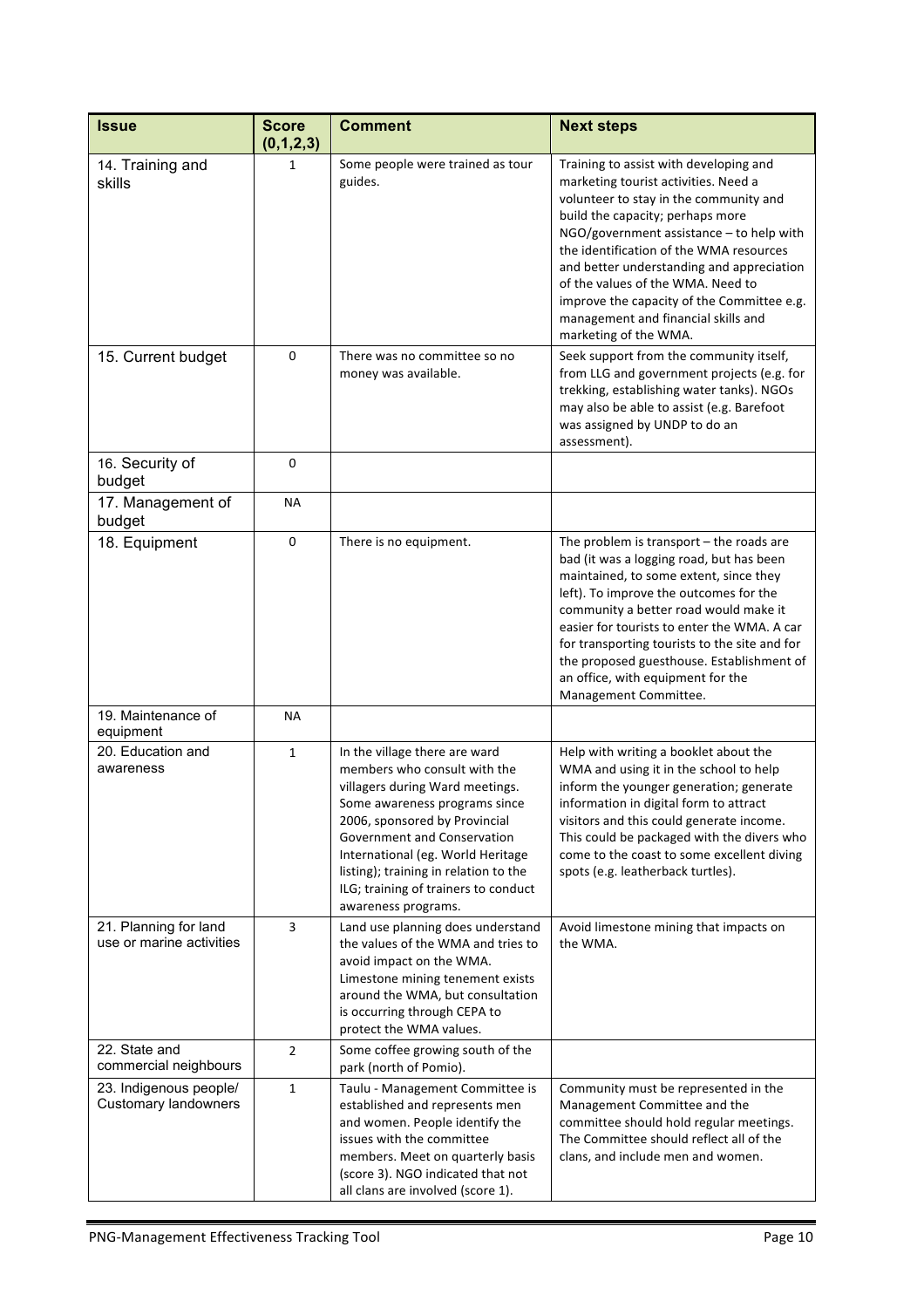| <b>Issue</b>                        | <b>Score</b><br>(0,1,2,3) | <b>Comment</b>                                                                                                                                       | <b>Next steps</b>                                               |
|-------------------------------------|---------------------------|------------------------------------------------------------------------------------------------------------------------------------------------------|-----------------------------------------------------------------|
| 24a. Impact on<br>communities       | $\Omega$                  |                                                                                                                                                      |                                                                 |
| 24b. Impact on<br>communities       | $\mathbf{1}$              | Through the LLG there are<br>community programs e.g. healthy<br>island concept (community<br>planning), agriculture and business<br>development      |                                                                 |
| 24c. Impact on<br>communities       | $\mathbf{1}$              | Respect the WMA area and in<br>support of the management of the<br>area, but due to landowner dispute<br>the other clans are quiet at the<br>moment. | There needs to be resolution of the land<br>ownership question. |
| 25. Economic benefit                | $\mathbf{1}$              | No current benefits.                                                                                                                                 | Plans to develop tourism potential.                             |
| 26. Monitoring and<br>evaluation    | $\Omega$                  | No monitoring because there is no<br>plan.                                                                                                           |                                                                 |
| 27. Visitor facilities              | $\Omega$                  | Because of landowner disputes<br>there is no visitation into the WMA.                                                                                | Trying to establish visitor facilities.                         |
| 28. Commercial tourism<br>operators | $\Omega$                  |                                                                                                                                                      |                                                                 |
| 29. Fees                            | $\Omega$                  | There are no fees in existence. Film<br>crews etc do not pay fees to<br>community, but they may pay for<br>porters.                                  | Would like to have a permit and fee system<br>for cavers.       |
| 30. Condition of values             | 3                         |                                                                                                                                                      |                                                                 |
| 30a.Condition of values             | $\Omega$                  |                                                                                                                                                      |                                                                 |
| 30b. Condition of<br>values         | $\Omega$                  |                                                                                                                                                      |                                                                 |
| 30c. Condition of<br>values         | $\Omega$                  |                                                                                                                                                      |                                                                 |

# **Part 5: Condition and trends of protected area values**

### **Table 7. Values, condition and trend**

| <b>Key value</b><br>(from Table 2) | <b>Condition</b><br><b>Score</b><br>(VG, G, F, P, P)<br>DK) | <b>Trend</b><br>Score.<br>(I, S, D, DK) | Information source and justification for<br><b>Assessment</b>                                                                                                                                                                                           |
|------------------------------------|-------------------------------------------------------------|-----------------------------------------|---------------------------------------------------------------------------------------------------------------------------------------------------------------------------------------------------------------------------------------------------------|
| Biodiversity                       | VG                                                          |                                         | Improving due to removal of logging. Scientific research to<br>identify baseline data on the biodiversity and monitoring<br>to assess changes in these values.                                                                                          |
| Clean water                        | VG                                                          | S                                       | Sustainable tourism to ensure that there is no impact on<br>the quality of water. Mining and logging and cash crops<br>must have no impact on the WMA.                                                                                                  |
| Tourism (caving)                   | VG                                                          | S                                       | Good opportunity for tourism; intact environment;<br>excellent for adventure tourism. Investment into<br>developing tourist facilities, introducing a permit system<br>and fee system for visitors, and information and marketing<br>of the WMA values. |
| Cave system                        | VG                                                          | S                                       | In very good condition. It is an important resource for the<br>community. There is a need for scientific research into the<br>cave ecosystem.                                                                                                           |
| Research value                     | VG                                                          | S                                       |                                                                                                                                                                                                                                                         |
| Uniqueness                         | VG                                                          | S                                       |                                                                                                                                                                                                                                                         |